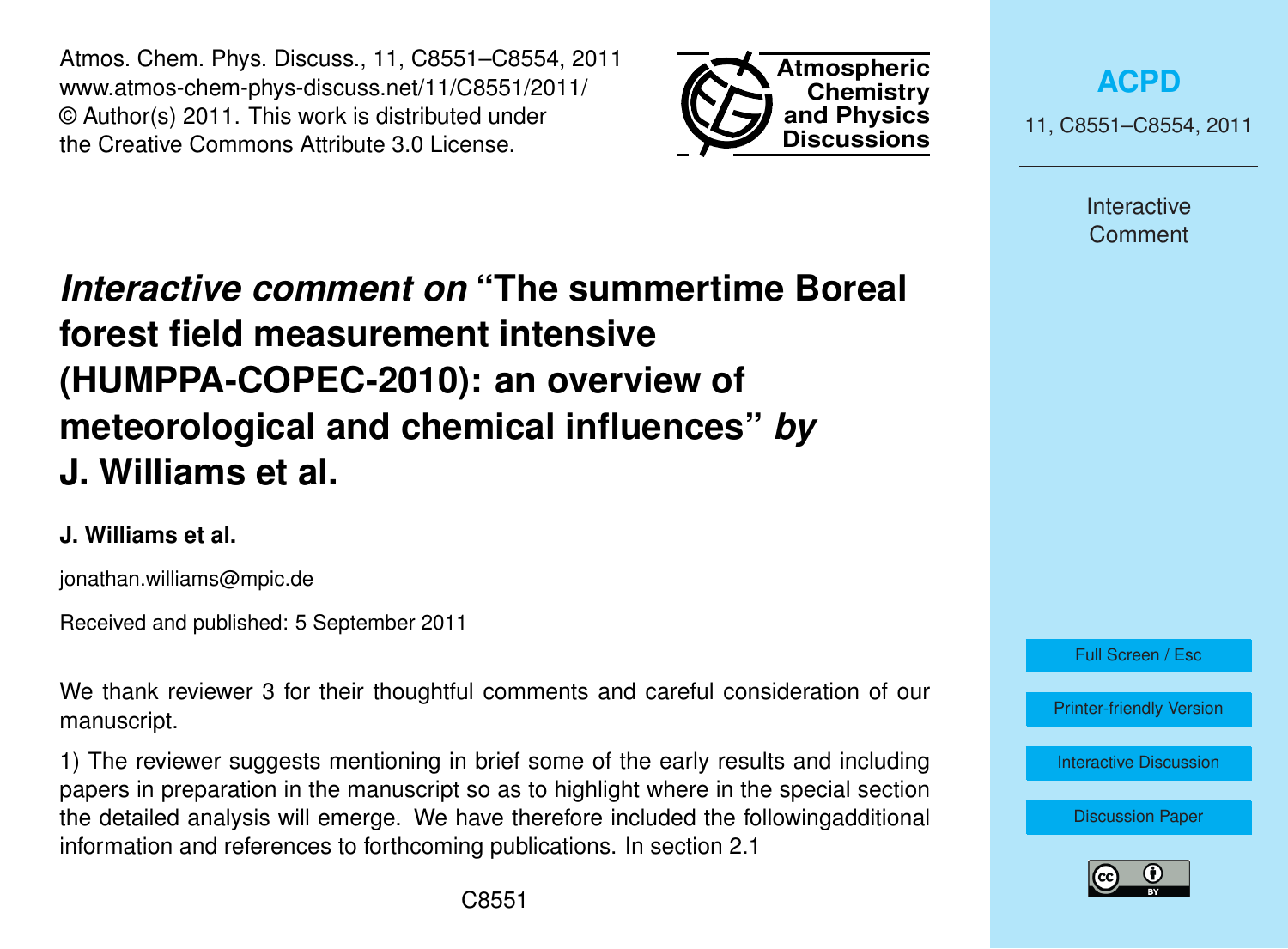- "Results are presented by Nölscher et al. 2011a within this special issue and these show average summer daytime OHreactivities to be ca. 12 s-1 with significant fractions (∼40%) unassigned. Furthermore, two alternative instruments for measuring reactivity (Proton Transfer Reaction Mass Spectrometer, PTR-MS and Gas Chromatography with Photo Ionization Detector, GC-PID) were compared during the campaign (Nölscher et al. 2011b)."

- In section 2.2

- "The OH intercomparison revealed significant differences between the LIF and CIMS OH measurement, the former being up to a factor of ten higher (Novelli et al. 2011)."

In section 2.4

- "A comparison of vibrational sum frequency generation spectra of organic particles collected during HUMPPA-COPEC to those from the Tropics has shown marked differences (Ebben et al. 2011). In the Boreal forest the secondary organic aerosol is similar in composition to aerosol generated from  $\alpha$ -pinene."

In section 2.6

- "To investigate whether such reactions impacted ambient enantiomeric distributions during HUMPPA-COPEC, the enantiomericmonoterpenes were examined directly from the chamber (the emission signature, see Yassaa et al. 2011), from the ambient gas phase measurements (subject to photochemistry), and on the particle phase (e.g. by vibrational sum frequency and second harmonic generation analysis, see Ebben et al. 2011)."

#### New references

Ebben, C. J. Martinez, I. S. Shrestha, M. Buchbinder, A. M., Corrigan, A. L., Guenther, A. Karl, T. Petäjä, T. Song, W. W. Zorn, S. R. Artaxo, P., Kulmala, M., Martin, S. T., Russell, L. M., Williams, J. and Geiger, F. M.: Contrasting organic aerosol particles from boreal and tropical forests during HUMPPA-COPEC-2010 and AMAZE-08 using

## **[ACPD](http://www.atmos-chem-phys-discuss.net)**

11, C8551–C8554, 2011

Interactive **Comment** 



[Printer-friendly Version](http://www.atmos-chem-phys-discuss.net/11/C8551/2011/acpd-11-C8551-2011-print.pdf)

[Interactive Discussion](http://www.atmos-chem-phys-discuss.net/11/15921/2011/acpd-11-15921-2011-discussion.html)

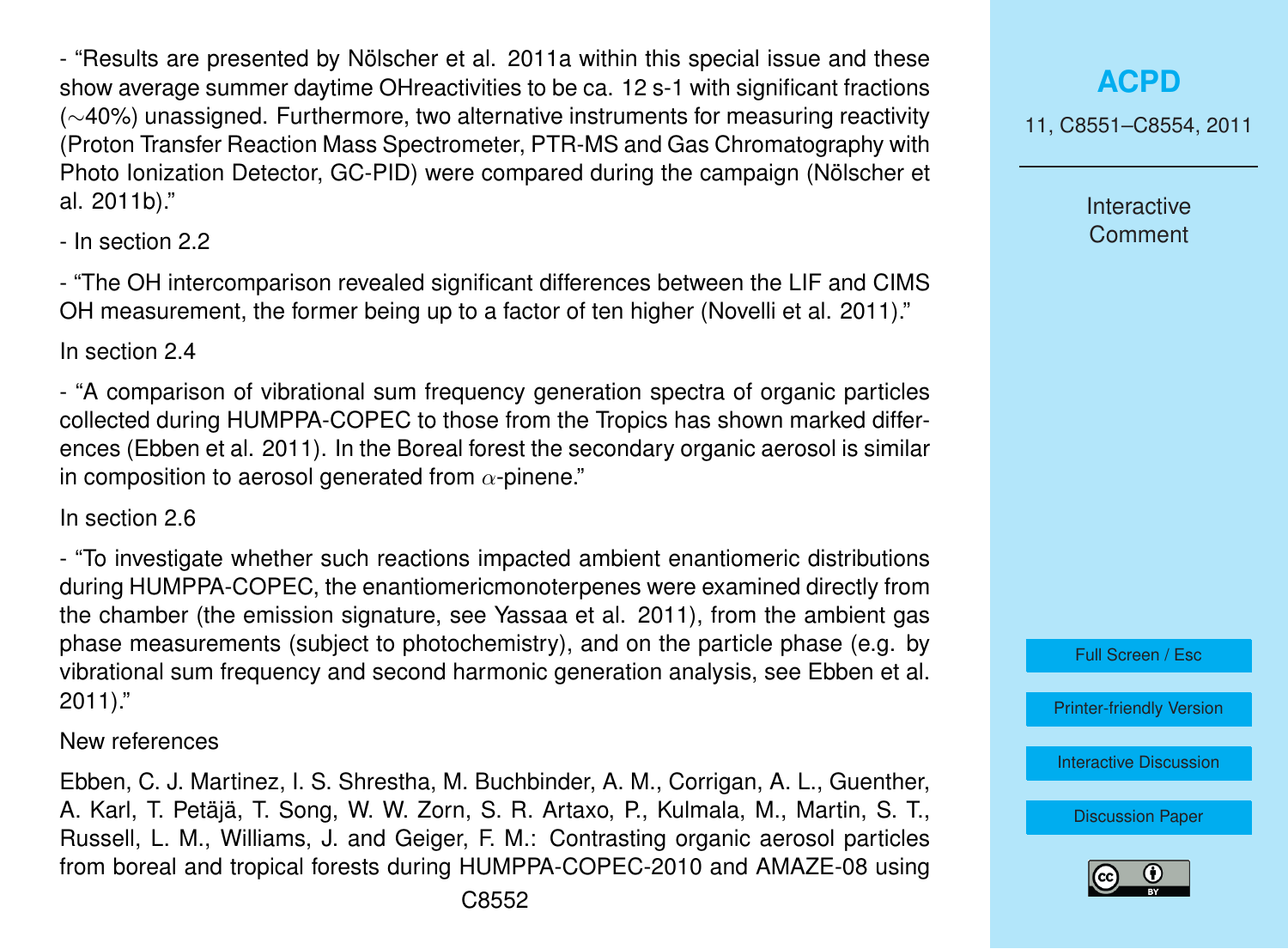coherent vibrational spectroscopy Atmos. Chem. Phys. Discuss., 11, 16933-16966, 2011.

Nölscher, A., Williams, J., Sinha, V. and Lelieveld, J. OH reactivity in and above a Boreal forest.ACPD, HUMPPA-COPEC 2010 special section, manuscript in preparation, 2011a. Nölscher, A., Sinha, V., Williams J.: Using a GC-PID detector for ambient OH reactivity measurements. AMTD, manuscript in preparation, 2011b

Novelli, A., Hens, K., Rudolf, M., Martinez, M., Harder, H., Petäjä, T., Kulmala, M., Lelieveld, J.: A field comparison of LIF and CIMs techniques for OH measurement in a boreal forest, manuscript in preparation, 2011.

Yassaa, N. Williams, J., Bäck, J., Kulmala, M., Lelieveld, J. Emissions of enantiomericterpenes and sesquiterpenes measured from cuvettes ACPD, HUMPPA-COPEC 2010 special section, manuscript in preparation, 2011.

Technical comments

"m" is now used throughout table 1 for the PTR-MS masses

For consistency with all other molecules in the table C10H16 and C15H24 are retained. Ozone time resolution and detection limit has been added.

CO time resolution and detection limit has been added.(Note the CO instrument was indeed a UV based instrument, not IR).

Time resolution and detection limits for the terpene measurements have been added EC/OC time resolution and detection limits have been added.

Table 1 heading "gas phase measurement" should indeed stop after the aerosol section begins. This was introduced during typesetting and will be corrected during proofs.

Footnote "c" has been removed

CO2 units changed to ppmv

11, C8551–C8554, 2011

Interactive **Comment** 

Full Screen / Esc

[Printer-friendly Version](http://www.atmos-chem-phys-discuss.net/11/C8551/2011/acpd-11-C8551-2011-print.pdf)

[Interactive Discussion](http://www.atmos-chem-phys-discuss.net/11/15921/2011/acpd-11-15921-2011-discussion.html)